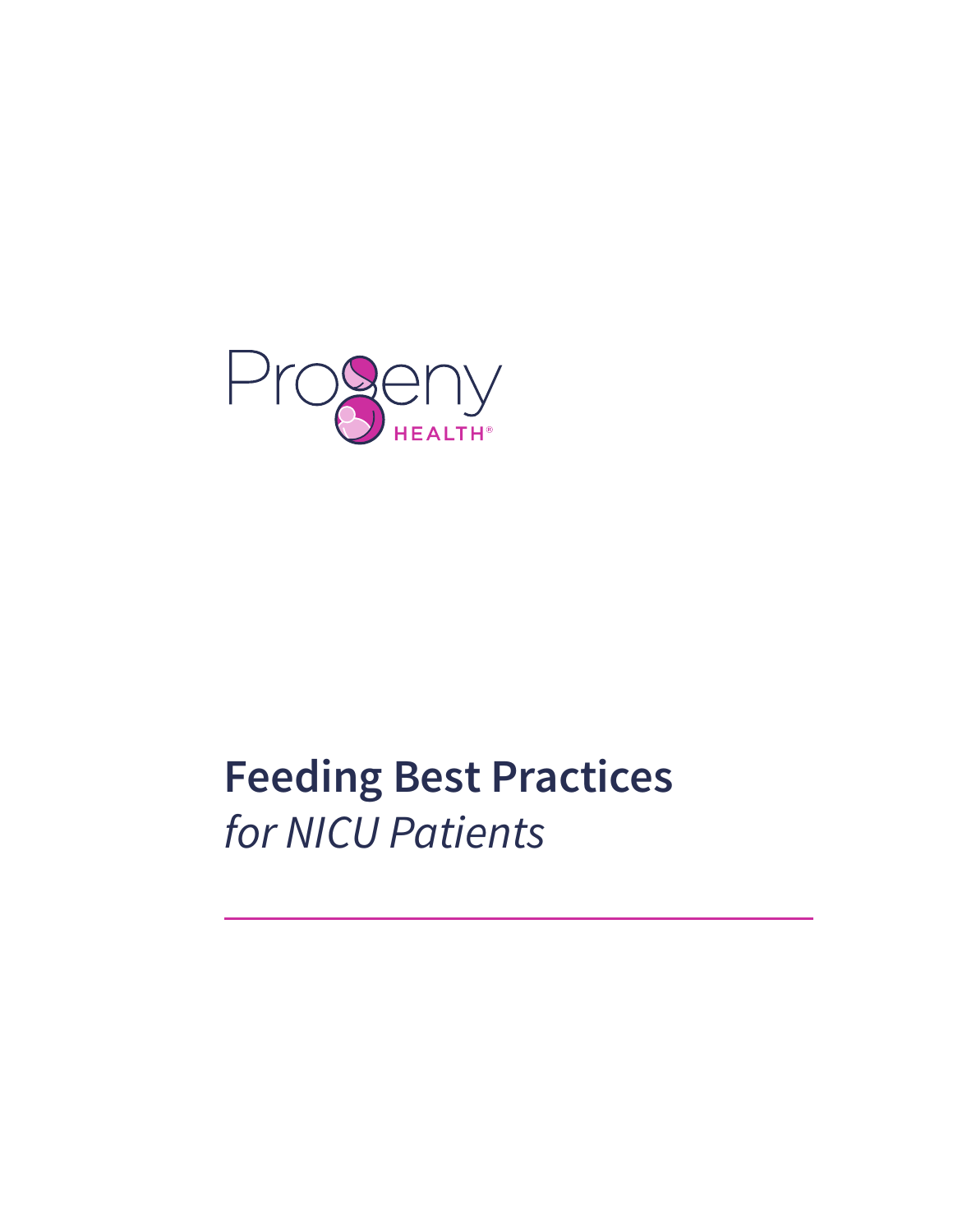

## **Overview**

Feeding infants in the neonatal intensive care unit (NICU) is a complex and important part of a baby's care, growth, and overall health. There are many factors to consider when feeding infants, particularly those born prematurely. These infants are at a high risk for morbidity and mortality related to feeding problems, but they can also benefit greatly from a successful feeding regimen. Issues to consider include: what to feed, when to feed, and how to advance feeds.

## **Human Milk Feeding**

Human milk, with its unique and non-reproducible mixture of enzymes, hormones, and immunological and anti-inflammatory properties, is the gold standard for neonatal nutrition, particularly for premature and sick newborns. Reductions in rates of necrotizing enterocolitis (NEC), sepsis, and retinopathy of prematurity (ROP) are associated with consumption of human milk.

Decreased rates of late-onset sepsis, pneumonia and asthma are demonstrated with increasing volume of human milk feeds. (Patel 2013). Feeding human milk also results in a decrease in both short and long-term health care costs (Johnson 2014). Colostrum should be used by swabbing the oropharyngeal mucosa every few hours prior to initiating oral feeds due to the immune benefits and early initiation of maternal pumping (Kalanetra 2015, Lee 2015).

Human milk is the gold standard for neonatal nutrition, particularly for premature and sick newborn

## **Donor Milk**

The American Academy of Pediatrics Guideline recommends that when the mother's own breast milk is unavailable, donor breast milk should be used for highrisk infants; particularly for infants with birth weights less than 1,500 grams or who have severe intestinal disorders, such as abdominal wall defects. Pasteurized donor milk is safe when obtained from the Human Milk Banking Association of North America (HMBANA) human milk banks, which do extensive screening, storing and pasteurization. There are negligible risks of infectious contaminants, including HIV or hepatitis (AAP 2016).

There is evidence that donor milk improves feeding absorption and tolerance, and reduces rates of NEC. The use of donor milk can be cost prohibitive for hospitals and families, but its use in an appropriate population of infants should not be limited by the family's ability to pay. The benefits can lead to a reduced length of stay which ultimately is a cost savings (AAP 2016).

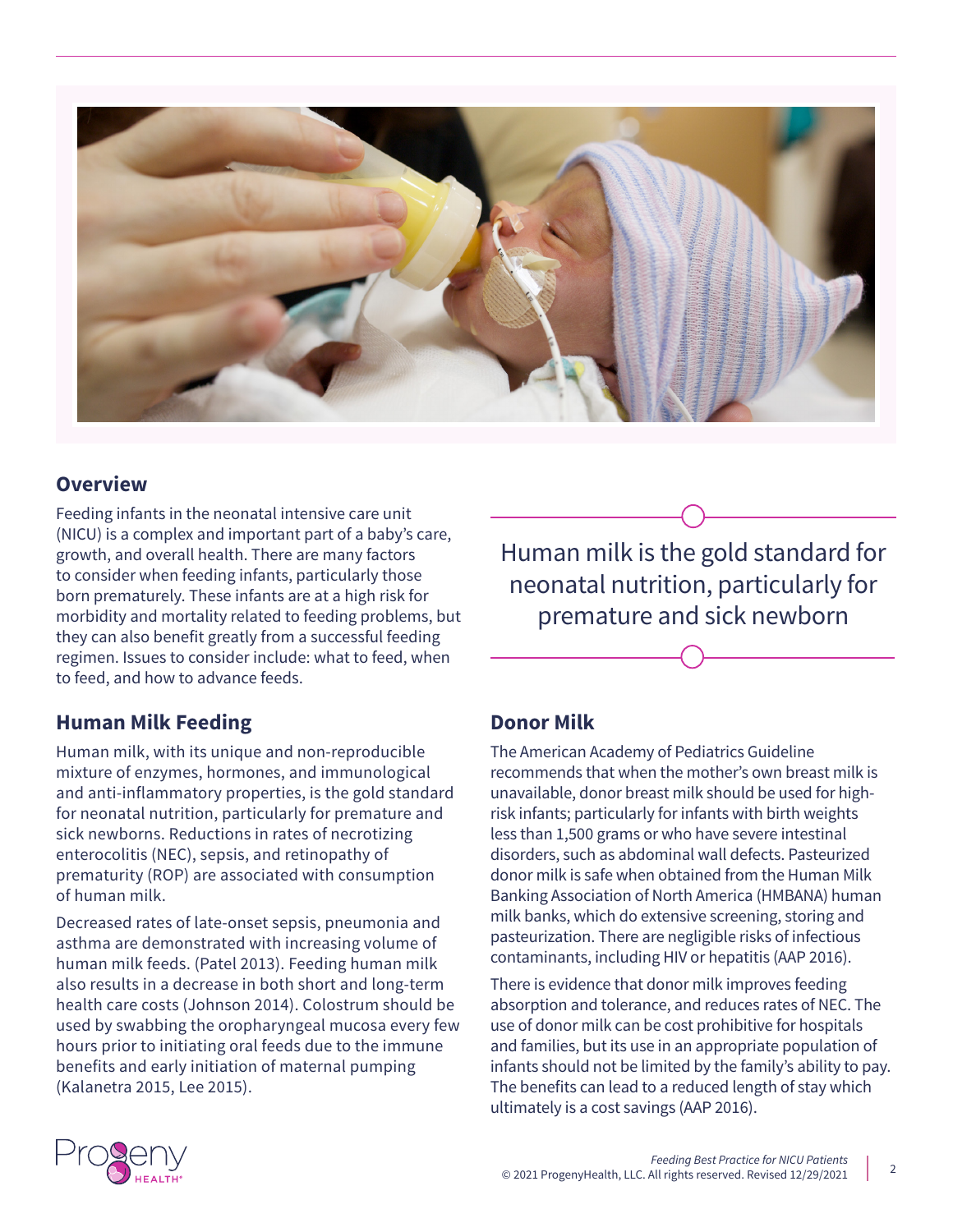# **Parenteral Supplementation**

Parenteral nutrition (PN) is needed to provide nutrients until a newborn can tolerate enteral feeds. Studies have shown that early initiation of amino acids and lipids improve growth and outcomes. (Adamkin 2013, Vlaardingerbroek 2013)

As enteral feeds are increased, parenteral nutrition is simultaneously weaned. When feeds approach a volume of approximately 100 ml/kg/day, parenteral nutrition can be discontinued if blood glucose levels remain stable. (Fernandes 2019-2020).

Studies have shown that early initiation of amino acids and lipids improve growth and outcomes

## **Standardized Feeding Protocols**

Implementing a standardized feeding regimen in the NICU is protective against NEC, while also optimizing growth velocity in a premature infant. Feeding guidelines should address:

- 1. Starting trophic feeds
- 2. Advancing feeds
- 3. Fortifying feeds
- 4. Initiating oral feeding
- 5. Determine and transition to home feeding plan

# **Starting Trophic Feeds**

Early enteral feedings are crucial to delivering optimal nutrition. Should enteral feeds be delayed for more than 24 hours, there is a risk of intestinal villous atrophy, a delay in the time needed to reach full feeding volume, and an increase of exposure to parenteral nutrition (Sallakh-Niknezhad 2012). Enteral feed volume of 5-20 mL/kg/day is recommended as a starting point; a feeding advance of 20 mL/kg/day can then be initiated, though there is evidence that a quicker feeding advance can also be used safely.



Trophic feedings can be safely started with an umbilical artery catheter in place (Johnson 2015). Slower feeding advances in infants who are growth restricted, have intestinal injury, or who are extremely premature may be warranted. Advantages of trophic feedings include: decreased rates of cholestatic jaundice, metabolic bone disease of prematurity, length of time to reach full enteral feedings, feeding intolerance, and extrauterine growth failure (Iowa 2011).

## **Advancing Feeds**

Appropriate advancement of feeds is approximately 20 mL/kg/day when the infant is tolerating trophic feeds well. Slower feeding advances in infants who are IUGR, have hypotension, have intestinal injury, or who are more premature (such as less than 28 weeks gestation) can be considered. The goal is to advance feeds to 140- 160 mL/kg/day. Fortification of feeds (see the following section) to 24 kcal/ounce or more, if needed, is done to ensure adequate calories, vitamins, and minerals in premature infants. Achieving enteral feeds faster results in earlier discontinuation of central venous lines and parenteral nutrition which can reduce catheter related infections (Zingg 2012).

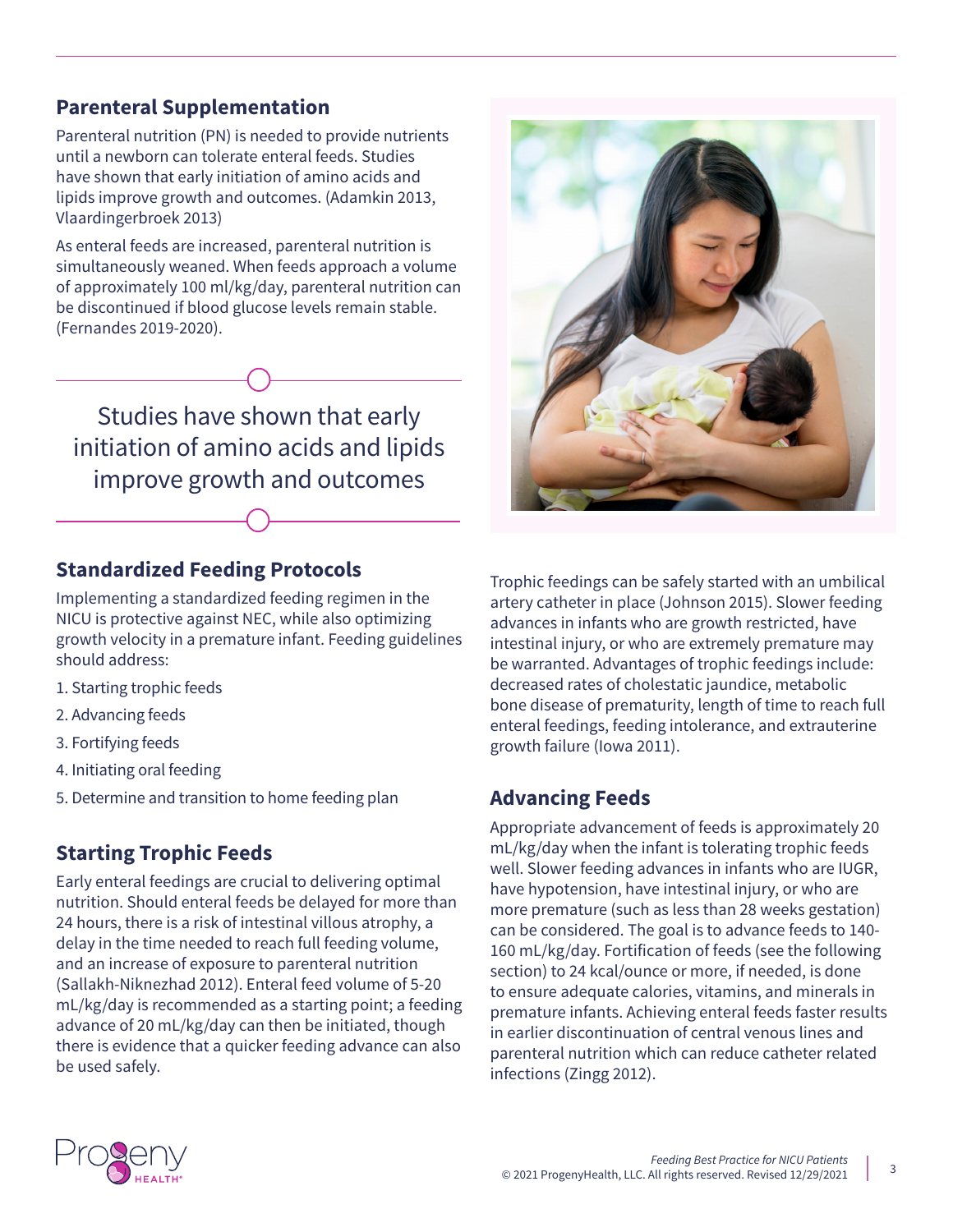# **Feeding Fortification**

Fortification of breast milk with human milk fortifier, or increasing the caloric density of preterm formulas, can provide benefits in terms of improved growth and bone density. Fortification typically results in the range of 22 kcal/oz to 30 kcal/oz. The caloric density is adjusted, depending upon infant's gestational age at birth, birth weight, metabolic needs, and growth trajectory. An infant's weight should be monitored daily, with weight gain expected to be at least 15 grams per day ideally beyond the first week of life. The timing of adding fortification can occur at any point during the feed advance (AAP 2004).

## **Feeding Tolerance**

Preterm infants can have issues tolerating enteral feeds which can present with abdominal distension, bilious output, emesis, change in stool pattern including bloody stools, and gastric residuals. These clinical symptoms can be early indicators of necrotizing enterocolitis (NEC). Gastric residuals have historically been used to indirectly measure gastric emptying.

Routine measurement of gastric residuals is no longer recommended as it is not useful in guiding advancement of feeds and has not been shown to indicate a risk of NEC. When these symptoms are present in a feeding premature infant, an evaluation including physical examination, laboratory tests, and abdominal radiograph may be warranted. If the clinical picture is concerning, feeds may be held or slowed with serial reassessment on when feeds can be restarted (Parker 2019).

## **Probiotics**

Probiotics and their precursor, prebiotics, are live microorganisms that are beneficial to a healthy intestinal tract. Studies have shown a benefit in preventing NEC, however due to lack of clear evidence on a standard regimen and effectiveness in premature babies, their routine use is not recommended, which is consistent with the 2021 clinical report by the American Academy of Pediatrics. In addition, if they are ordered, an informed consent form should be considered to discuss possible risks and benefits with parents (Morgan 2020, Sharif 2020, Chi 2021, Poindexter 2021).

# **Initiating Oral Feeding**

Preterm infants born before 34 weeks often start receiving enteral nutrition via a feeding tube. As they mature, oral feeds are gradually introduced when infants show signs of oral readiness, which typically occurs at 32 – 34 weeks post menstrual age (PMA). Coordination of sucking, swallowing, and breathing is not typically present in newborns before this age. Approaches that are infant-driven and cue-based are becoming the standard way to initiate oral feeds.

Early interventions, such as the recognition of feeding cues, paced feeding and postural support to improve oral intake can significantly impact outcomes (Shaker 2013). Oral skills and readiness should be assessed throughout the NICU course (Jadcheria 2015). Tubbs-Cooley, 2015 looked at feeding schedules and estimated that missed oral feeding opportunities could have contributed up to \$57,120 in excess costs per infant due to extended length of stay.

## **Feeding difficulties**

Some infants are not able to take full volumes by mouth. The etiologies are broad and include anatomic anomalies (cleft lip and palate), functional abnormalities (dysmotility, gastroesophageal reflux), neurologic causes (cerebral palsy, hypoxic brain injury), and prematurity. A videofluoroscopic swallow study (VFSS), also known as a modified barium swallow study (MBS) may be necessary to evaluate the cause of feeding difficulty. In addition, a speech or occupational therapist can be very helpful in the evaluation (Hoogewerf 2017).

Premature infants have a natural passage of gastric contents into the esophagus due to the immaturity of the lower esophageal sphincter. This passage of contents, is called gastroesophageal reflux (GER) and improves with maturity. Gastroesophageal reflux disease (GERD) is reflux that causes morbidity. Anti-reflux medications (i.e. antacids, prokinetic agents, proton-pump inhibitors) are not recommended in the neonate due to ineffectiveness and potential treatment complications of affecting the gastrointestinal tract adversely (Smith 2016, Omari 2002, Eichenwald 2018).

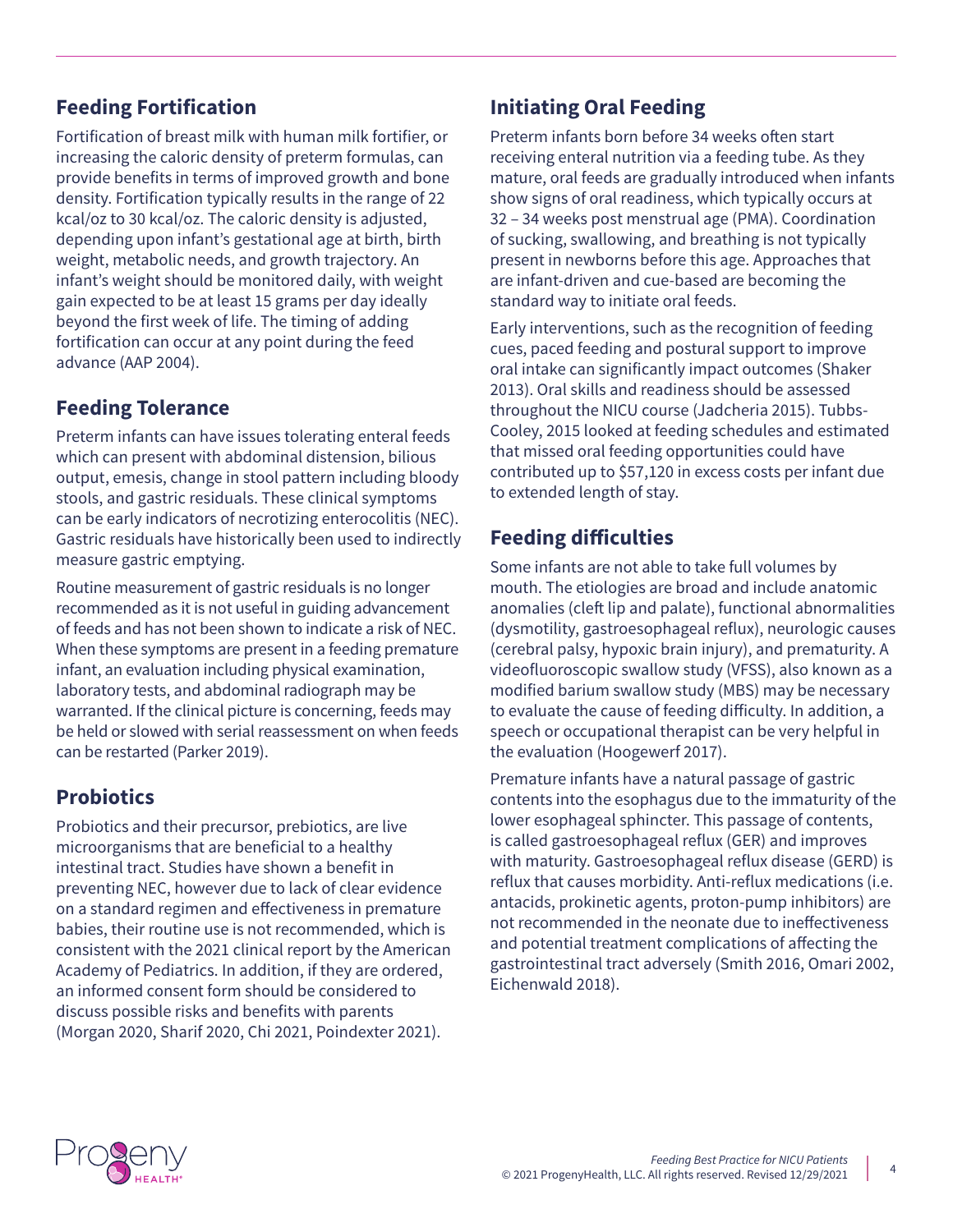

## **Discharge planning**

Planning for discharge of a premature infant ideally starts on the day of birth. Many premature infants will require fortification of feeds at the time of discharge both to provide sufficient calories and to provide necessary vitamins and minerals. Discharge feeds are typically fortified to 22 kcal/oz. In certain situations, feeds can be fortified up to 30 kcal/oz depending on metabolic needs (for example, congenital cardiac disease). Some infants are not able to feed their entire volumes by mouth and need to be discharged with either gavage feeds or need a surgically placed gastrostomy tube (G-tube).

These possibilities should be discussed with parents well before the need for surgery occurs, so that they are able to process and make an informed decision. In addition, a DME company should be chosen and arranged early enough so that discharge is not delayed (Ronald 2004). Typically, infants who meet all physiologically necessary discharge criteria, can be discharged home 1-2 days after last gavage feed. When planning for discharge home, it is important to ensure that the feeding plan is established several days prior to discharge so that discharge isn't delayed due to transition to the home feeding regimen.

## **Conclusion**

Key take away points to a feeding plan include:

- Develop, or implement from existing sources, a feeding protocol which is agreed upon and followed by the NICU staff.
- Utilize human breast milk whenever possible, from the infant's mother, or from donor sources.
- Advance and fortify feeds appropriately to optimize nutrition and growth.
- Assess for oral feeding readiness and initiate and encourage oromotor development to progress the infant towards discharge.

When the NICU team focuses on a standard approach and practice for feeding initiation and advancement, this leads to less variation in outcomes, earlier discharge and ultimately lower resource utilization and costs.

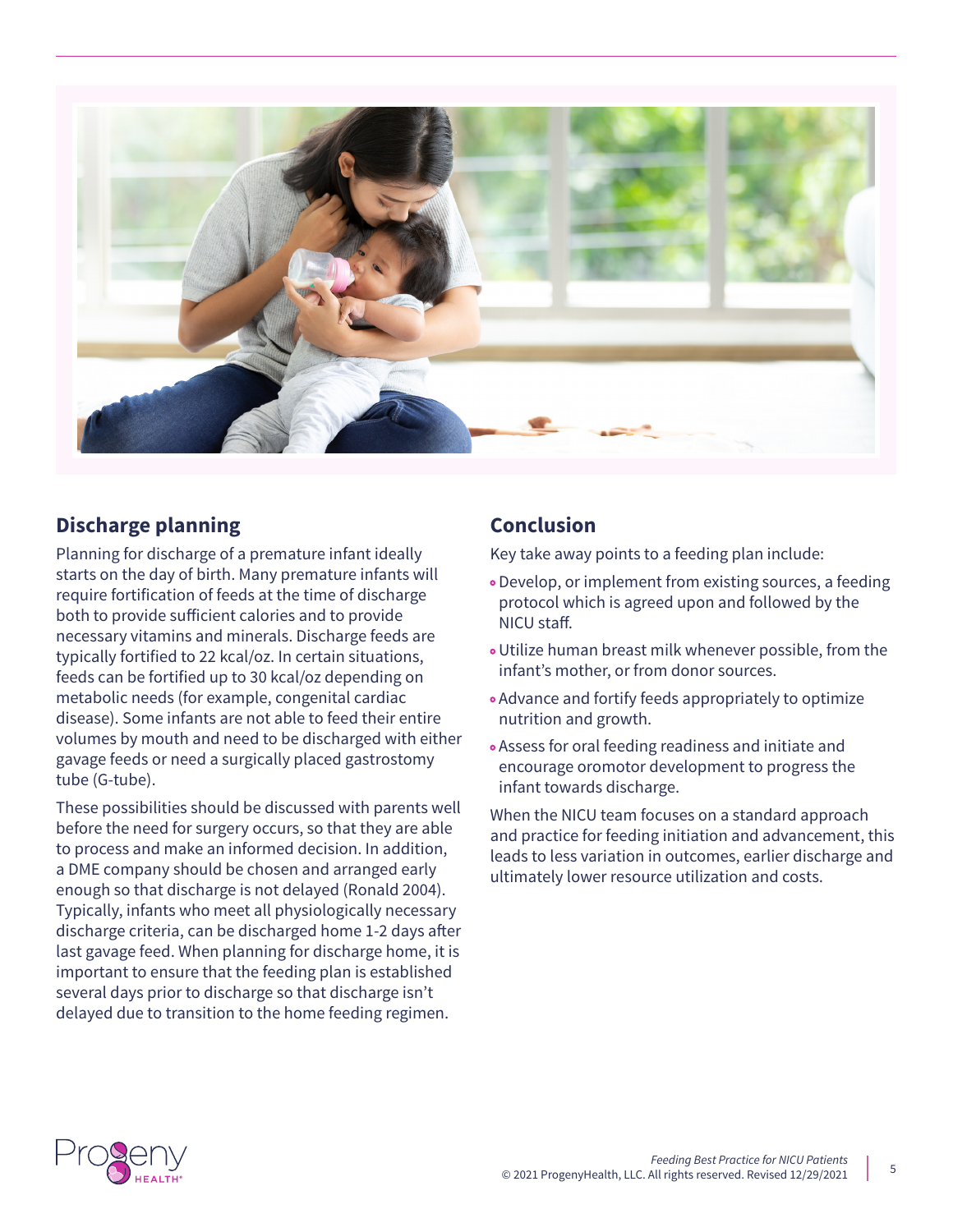## **References**

- 1. Adamkin DH. Early total parenteral nutrition in very low birthweight infants: is it safe? Is it worth it? J Pediatr. 2013 Sep;163(3):622-4. doi: 10.1016/j. jpeds.2013.04.041. Epub 2013 May 30. PMID: 23726543.
- 2. Chi C, Li C, Buys N, Wang W, Yin C, Sun J. Effects of Probiotics in Preterm Infants: A Network Metaanalysis. Pediatrics. 2021 Jan;147(1):e20200706. doi: 10.1542/peds.2020-0706. Epub 2020 Dec 15. PMID: 33323491.
- 3. COMMITTEE ON NUTRITION; SECTION ON BREASTFEEDING; COMMITTEE ON FETUS AND NEWBORN. Donor Human Milk for the High-Risk Infant: Preparation, Safety, and Usage Options in the United States. Pediatrics. 2017 Jan;139(1):e20163440. doi: 10.1542/peds.2016-3440. PMID: 27994111.
- 4. Eichenwald EC; COMMITTEE ON FETUS AND NEWBORN. Diagnosis and Management of Gastroesophageal Reflux in Preterm Infants. Pediatrics. 2018 Jul;142(1):e20181061. doi: 10.1542/ peds.2018-1061. Epub 2018 Jun 18. PMID: 29915158.
- 5. Fernandes CJ, Pammi M, Katakam L, et al. Guidelines for Acute Care of the Neonate. Houston: Section of Neonatology, Department of Pediatrics, Baylor College of Medicine; 2019-2020.
- 6. Hoogewerf M, Ter Horst HJ, Groen H, et al. The prevalence of feeding problems in children formerly treated in a neonatal intensive care unit. J Perinatol 2017; 37:578.
- 7. Jadcherla SR, Dail J, Malkar MB, McClead R, Kelleher K, Nelin L. Impact of Process Optimization and Quality Improvement Measures on Neonatal Feeding Outcomes at an All-Referral Neonatal Intensive Care Unit. JPEN J Parenter Enteral Nutr. 2016 Jul;40(5):646-55. doi: 10.1177/0148607115571667. Epub 2015 Mar 2. PMID: 25733339.
- 8. Johnson TJ, Patel AL, Bigger HR, Engstrom JL, Meier PP. Cost savings of human milk as a strategy to reduce the incidence of necrotizing enterocolitis in very low birth weight infants. Neonatology. 2015;107(4):271-276. doi:10.1159/000370058
- 9. Kleinman, RE. Nutritional needs of the preterm infant. Pediatric Nutrition Handbook. 5th edition. Elk Grove Village, IL: American Academy of Pediatrics Committee on Nutrition; 2004: 23-54.
- 10. Lee J, Kim HS, Jung YH, Choi KY, Shin SH, Kim EK, Choi JH. Oropharyngeal colostrum administration in extremely premature infants: an RCT. Pediatrics. 2015 Feb;135(2):e357-66. doi: 10.1542/peds.2014- 2004. PMID: 25624376.
- 11. Morgan RL, Preidis GA, Kashyap PC, Weizman AV, Sadeghirad B; McMaster Probiotic, Prebiotic, and Synbiotic Work Group. Probiotics Reduce Mortality and Morbidity in Preterm, Low-Birth-Weight Infants: A Systematic Review and Network Metaanalysis of Randomized Trials. Gastroenterology. 2020 Aug;159(2):467-480. doi: 10.1053/j. gastro.2020.05.096. Epub 2020 Jun 24. PMID: 32592699; PMCID: PMC8014956.
- 12. Omari TI, Barnett CP, Benninga MA, et al. Mechanisms of gastro-oesophageal reflux in preterm and term infants with reflux disease. Gut. 2002;51(4):475-479. doi:10.1136/gut.51.4.475
- 13. Parker LA, Weaver M, Torrazza RJ, et al. Effect of gastric residual evaluation on enteral intake in extrememly preterm infants: A randomized clinical trial. JAMA Pediatr. 2019;173(6):534-543.
- 14. Patel AL, Johnson TJ, Engstrom JL, Fogg LF, Jegier BJ, Bigger HR, Meier PP. Impact of early human milk on sepsis and health-care costs in very low birth weight infants. J Perinatol. 2013 Jul;33(7):514-9. doi: 10.1038/jp.2013.2. Epub 2013 Jan 31. PMID: 23370606; PMCID: PMC3644388.
- 15. Poindexter B; COMMITTEE ON FETUS AND NEWBORN. Use of Probiotics in Preterm Infants. Pediatrics. 2021 Jun;147(6):e2021051485. doi: 10.1542/peds.2021- 051485. Epub 2021 May 24. PMID: 34031231.
- 16. Sallakh-Niknezhad A, Bashar-Hashemi F, Satarzadeh N, Ghojazadeh M, Sahnazarli G. Early versus Late Trophic Feeding in Very Low Birth Weight Preterm Infants. Iran J Pediatr. 2012 Jun;22(2):171-6. PMID: 23056882; PMCID: PMC3446068.